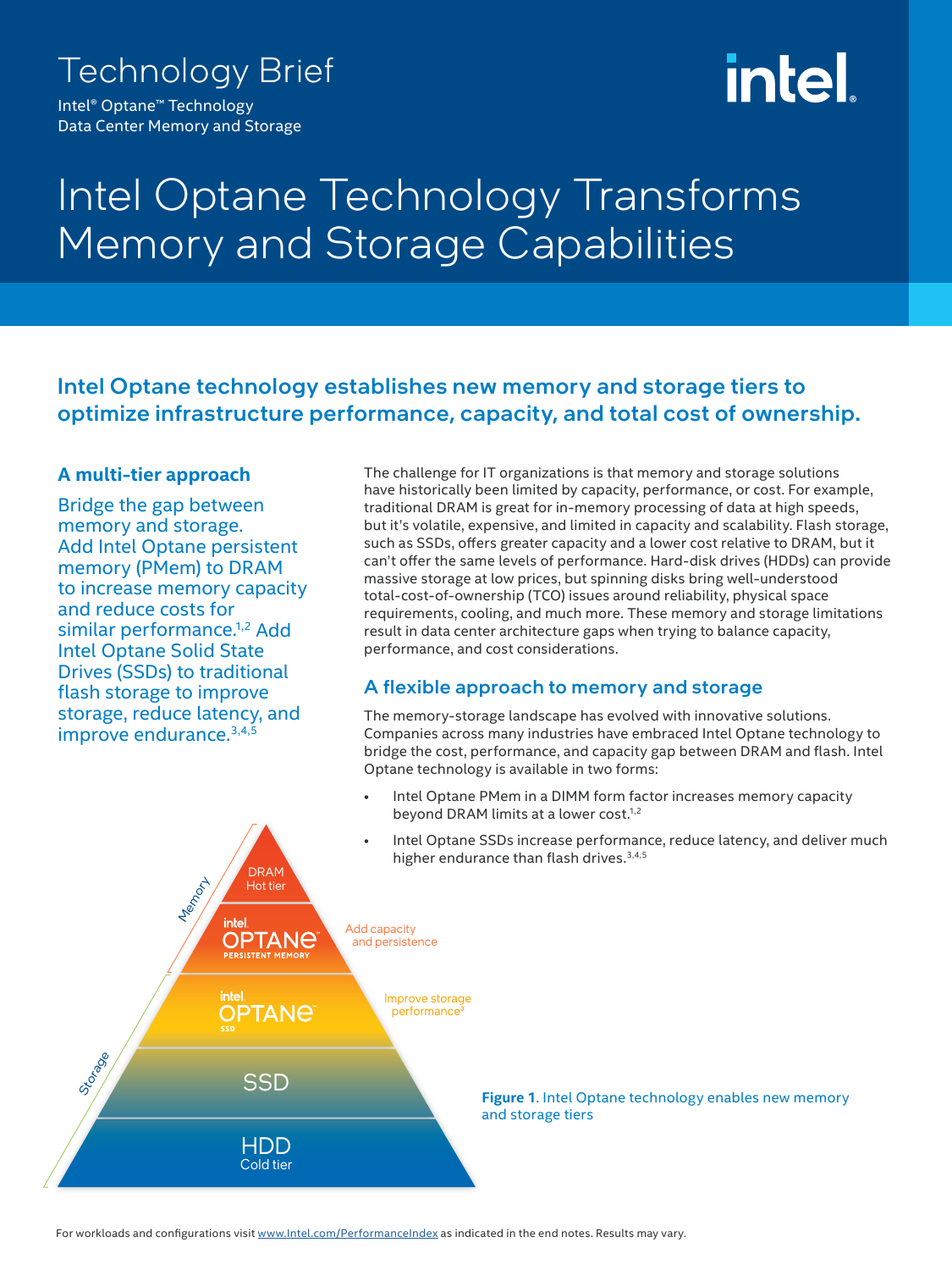#### Intel Optane PMem

Intel Optane PMem 200 series creates another tier of system memory and occupies DRAM slots. When paired with 3rd Generation Intel® Xeon® Scalable processors, Intel Optane PMem 200 series supports up to 6 TB of total memory per socket with consistent low latency for easy access to larger datasets. Intel Optane PMem is available in 128 GB, 256 GB, and 512 GB modules, and it is installed in proportion to DRAM, ranging from 1:1 to 1:8 ratios. Different usage models are available to meet different needs.



**Figure 2**. Intel Optane PMem coexists on the memory bus with DRAM

#### Memory Mode: Transparent volatile memory capacity

In Memory Mode, Intel Optane PMem delivers large memory capacity that is transparent to the operating system and applications, with performance close to that of DRAM. There is no need to modify applications to use Intel Optane PMem in Memory Mode—it just works.

Intel Optane PMem makes a higher capacity of memory available at a lower price than traditional DRAM.<sup>1,2</sup> Larger memory capacities enable companies to process increasingly large datasets in memory, or to support more virtual machines (VMs) per server.<sup>6</sup>

#### App Direct Mode: Non-volatile memory capacity

In App Direct Mode, Intel Optane PMem enables applications to bypass the operating system and kernel and access persistent memory directly. This consistently reduces latency for faster insights from data. This capability also provides higher capacity for in-memory databases such as SAP HANA.<sup>7</sup> Customers are finding value in Intel Optane PMem in a wide variety of workloads including artificial intelligence (AI), analytics, cloud infrastructure, virtualized infrastructure, and more.<sup>8</sup>

In App Direct Mode, data structures can also be made persistent even though they live in memory, which can help reduce reboot times and enables multi-terabyte capacity for large datasets without having to go from a 2-socket server to a more expensive 4-socket server.

#### App Direct Mode: High-performance block storage

The specialized deployment method of App Direct Mode, known as Storage over App Direct Mode, provides highperformance block storage to applications that need it, avoiding the latency of moving data to and from the input/output (I/O) bus. This deployment method makes Intel Optane PMem address space accessible through standard file APIs. This allows existing applications to access the App Direct region of Intel Optane PMem modules without any modifications to the existing applications or the file systems that expect block storage devices.

#### Intel Optane SSDs

Intel Optane SSDs are ideal for accelerating access to hot data with a combination of low latency, high quality of service (QoS), fast throughput, and high endurance at 100 drive writes per day (DWPD). Intel Optane SSDs provide the ability to accelerate, cache, or tier data, while consolidating the storage footprint to reduce infrastructure costs.

Unlike other SSD technologies, Intel Optane SSDs can read and write simultaneously without performance degradation.<sup>5</sup> Companies can optimize their storage investments by deploying a small number of Intel Optane SSDs for efficient acceleration, caching, or tiering in front of large flash SSD capacity storage.



**Figure 3**. The Intel Optane SSD P5800X is the fastest data center SSD in the world<sup>9</sup>

In contrast to traditional flash-based SSDs, Intel Optane SSDs aren't limited to a "sweet spot" for peak performance. Intel Optane technology provides high random read/write performance, along with consistent, low latency that is ideal for demanding database applications that require frequent, high-speed caching, logging, or journaling. Businesses can take advantage of this benefit by deploying Intel Optane SSDs to accelerate caching, as an alternative to using large quantities of costly, limited-capacity DRAM. With this strategy, organizations can deploy a high-speed, high-endurance tier of Intel Optane SSDs for caching, and they can use NAND flash-based SSDs as capacity storage.